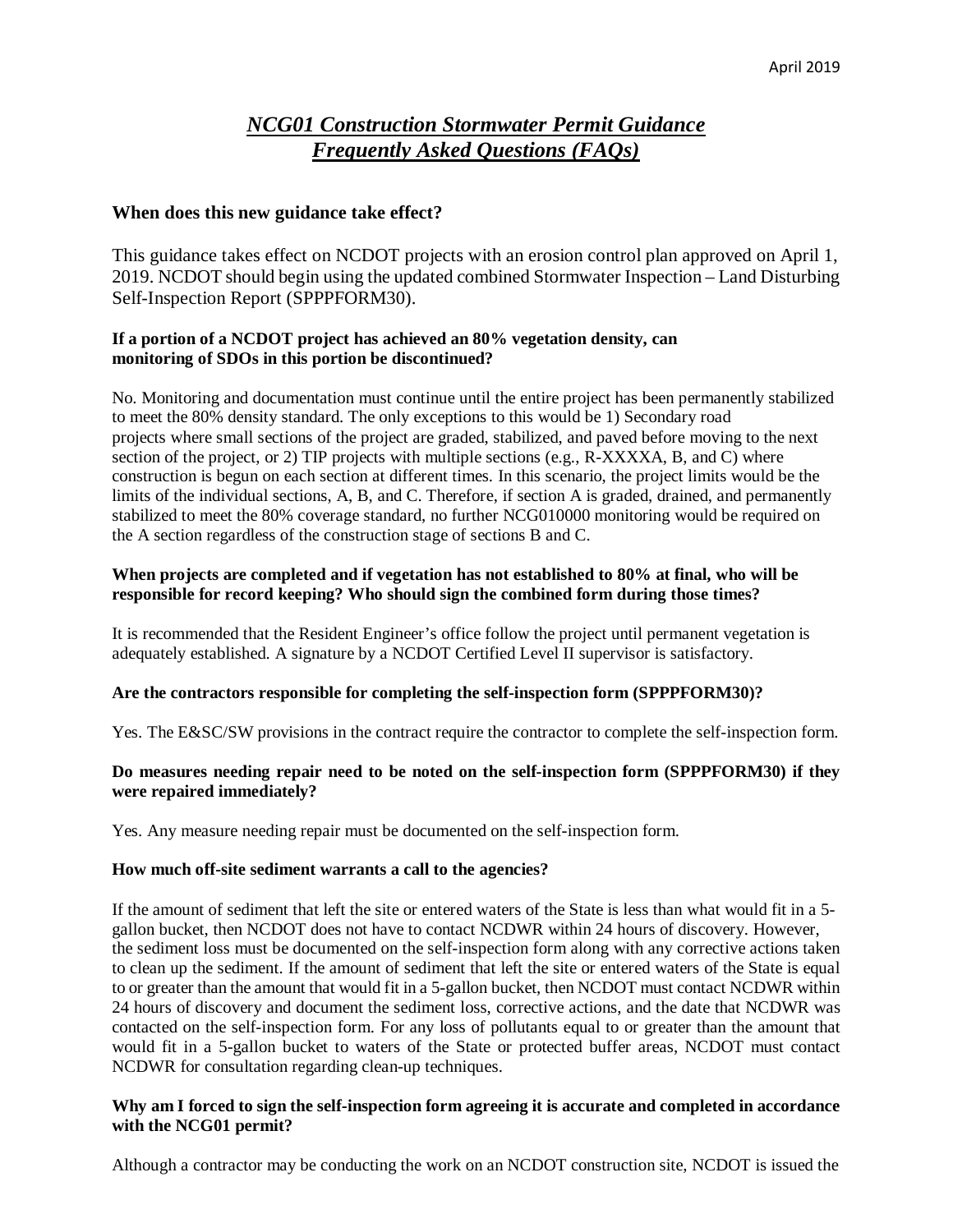permit and is ultimately responsible for the activities conducted on the construction site. By signing the form, you verify that the contractor has fulfilled the inspection requirements completely.

# **Is the signature block on the self-inspection form (SPPPFORM30) to be signed at the end of the week or after the routine weekly inspection?**

The form should be signed at the end of each week and all corrective actions have been completed.

# **How does the NCDOT inspector know a contractor acknowledged and met the "Urgent" repair time frame if it is not signed off on every day it's conducted?**

Any items listed "Urgent" by the contractor should be reported to the NCDOT inspector. Inspectors must document that contractors are meeting the "Urgent" corrective action timeframes by inspecting the site and initialing the correction date. The NCDOT inspector should sign off on the sheet at the end of the week if everything is correct and completed.

#### **How far does the outlet of an erosion control device have to be from waters of State to be considered an SDO?**

No specific distance from the outlet of an erosion control device to waters of the State has been prescribed. To determine what qualifies as an SDO, the inspector should consider the distance, the topography, and the vegetative conditions between the outlet and waters of the State. For example, an outlet that is 30' from waters of the State on a flat slope with heavy vegetation may not be considered an SDO whereas an outlet located 30' from waters of the State on a steep grade with sparse vegetation may be considered an SDO. The inspector should also consider the potential volume of the discharge from the outlet. High potential discharge volumes may make a discharge outlet an SDO that would not qualify as an SDO under low potential discharge volume conditions. Certain conditions may not qualify a discharge outlet to be an SDO, but the discharge outlet may have a high potential to impact waters of the State or other resources. Discharge outlets upstream and near sensitive resources such as High Quality Waters, Water Supply watersheds, etc. or sensitive property owners may necessitate regular inspections similar to those required for an SDO. For further assistance in determining whether a discharge outlet is an SDO, contact the Roadside Environmental Unit or local NCDWR representative.

# **What is the difference between temporary stabilization and temporary vegetation?**

Temporary stabilization is defined in the definitions section and can include mulching, rolled erosion control products, vegetation, or other materials. Temporary stabilization is applicable to **active** projects. Temporary vegetation is required on **idle** projects and is defined as actual growing vegetation with a cover density of at least **80%**.

# **How many years must the NPDES records be kept?**

The NCG010000 monitoring records must be kept for 3 years after completion of the project.

# **Do the check marks for phase of grading transfer cumulatively so that eventually it is filled up or is the current phase grading checked for that week's report?**

The phases of grading do not transfer week to week. Check only the current phase(s) of grading for the project on the weekly report.

#### **Can I use white-out on my inspection records?**

It is not recommended that white-out be used on inspection records. If a mistake is made, simply mark